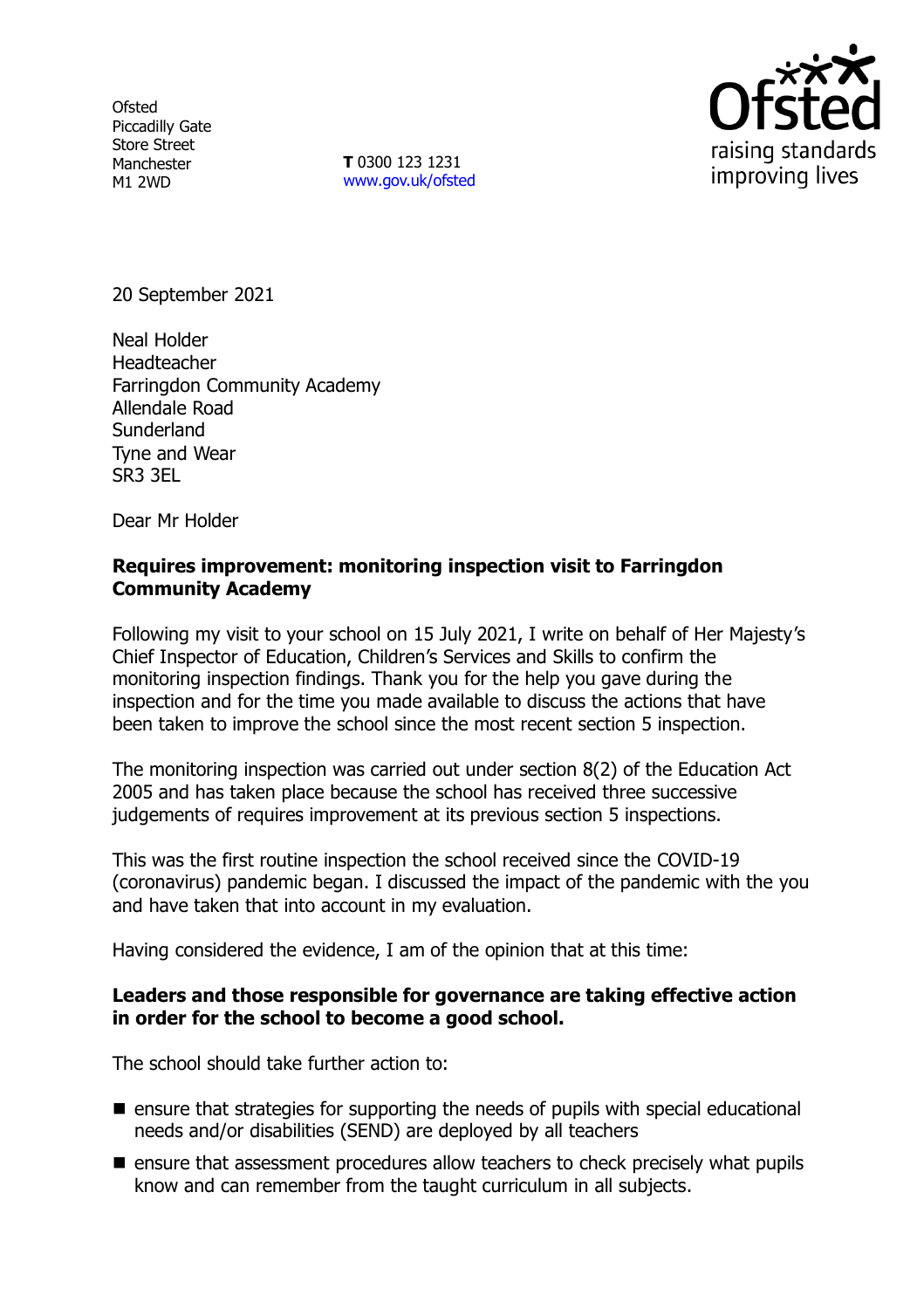

# **Context**

Since the additional monitoring inspection in January 2021, two new governors have joined the local governing body. An associate assistant principal has joined the school's leadership team on a temporary basis.

At the time of this inspection, approximately 80% of pupils were working remotely. Several members of staff were also working off site. Pupils working remotely are being provided with lessons to access from home.

# **Main findings**

Leaders have carefully considered the ambition of the school's curriculum. New subjects, such as music and engineering, have been introduced. The pathways that pupils follow in key stage 3 have been amended to ensure that all pupils access a broad range of subjects.

Subject leaders have improved their curriculum plans. They have reviewed the list of topics being taught in their subject. Leaders have considered the order in which topics are taught. They have provided teachers with clarity about how new topics build on those previously studied. Leaders of subjects have worked together to develop their plans. Leaders in mathematics and science, for example, now meet regularly to ensure that there is consistency in the methods of calculation used across school. Pupils spoke highly of the retrieval tasks introduced at the start of lessons to recap content from previous sessions.

Senior leaders are clearer than some teachers and pupils about the way assessment is used to support teaching. Some staff, and pupils, see assessment as a way of generating grades and levels, rather than explicitly checking what pupils know from the taught curriculum. You have established an assessment working group and recruited an additional senior leader to improve the way assessment is used in the school.

You have made several changes to how pupils with SEND are supported in school. Two special educational needs coordinators (SENCos) work closely with the autism spectrum provision leader. They are knowledgeable about the needs of individual pupils who require additional support. They aim to improve the way this knowledge is shared with teachers. Some parents and carers of pupils with SEND would like to know more about the support provided to their child.

The SENCos have started to work with subject leaders to demonstrate how teaching can be adapted to meet the needs of pupils with SEND. Teachers of all subjects have also received training in this area. However, adults' learning and understanding in this area of work remains inconsistent.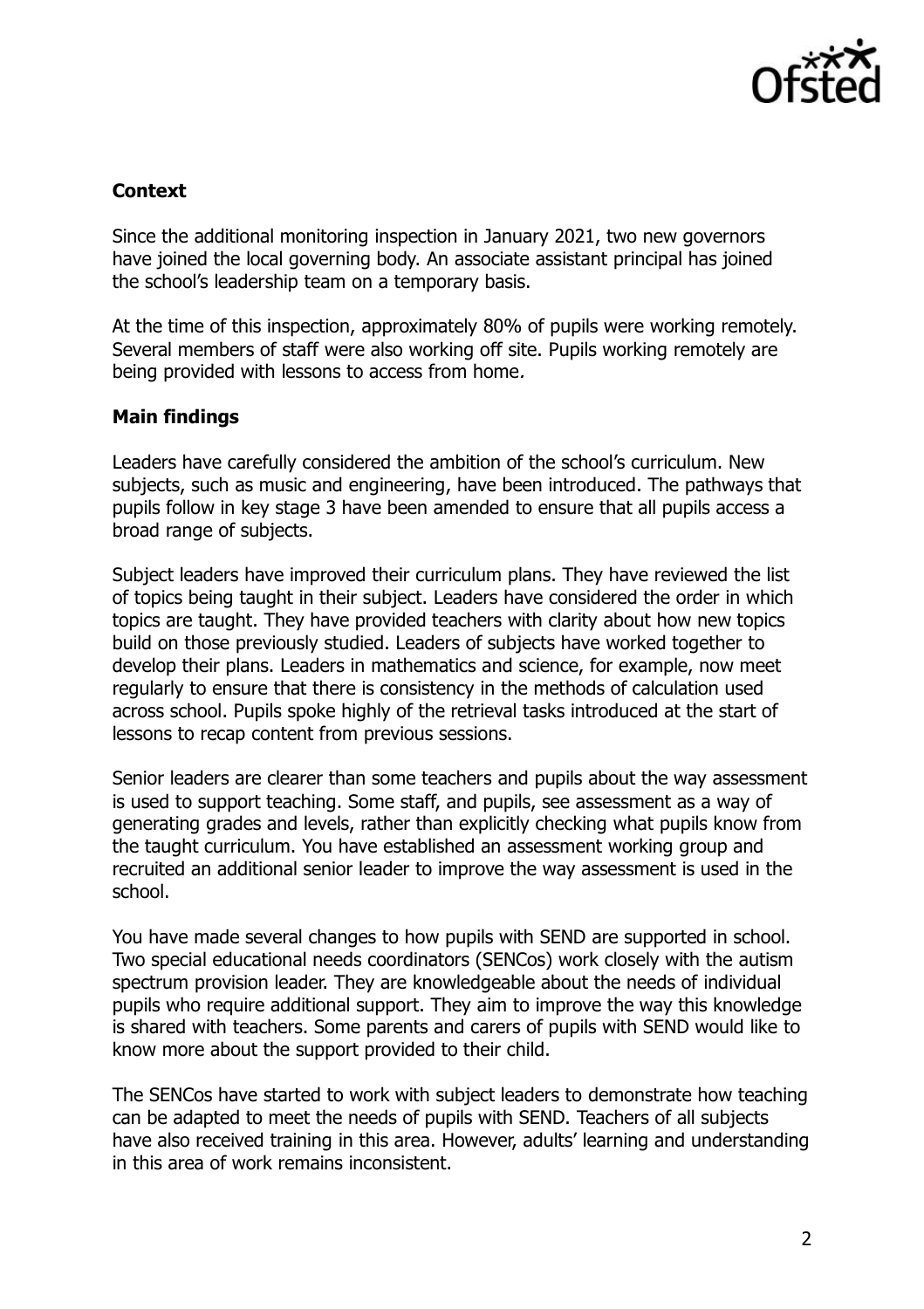

Attendance has improved over time. However, the pandemic has stalled the overall rate of improvement in this area. Some pupils are still not as committed to learning as they should be. You are aware of the challenges ahead to further improve attendance. You are making further changes to the way pupil absences are managed to help address this. It is too soon to see if these actions will have a positive impact on pupils' learning and attendance.

Work to improve pupils' behaviour is having some success. The number of fixedterm exclusions has fallen year-on-year. However, you are aiming for exclusions to reduce further. You are confident that the introduction of the new subjects will help to engage some of the pupils whose behaviour is most challenging. Older pupils recognise the improvements to standards of behaviour over time. Pupils feel safe at school and know where to get help if they need it. Pupils consider bullying to be rare.

Pupils at the earlier stages of reading are well supported. Some pupils benefit from a phonics-based intervention programme, led by an appropriately trained teacher. Others are involved in alternative reading intervention schemes. All pupils are encouraged to read. Subject leaders have considered where reading can be promoted in their individual subject areas. However, pupils feel that some teachers could do more to promote a love of reading in their lessons.

New governors have recently been appointed. Governors' minutes show that they ask some challenging questions of leaders. However, you have identified that governors sometimes do not probe the information that leaders provide. There is work afoot to train governors further to ensure that their contribution to school improvement strengthens.

### **Additional support**

You are continuing to receive support from the Department of Education's 'ONE Vision' schools programme. Some of this support has focused on improving pupils' attendance. Participation in this programme has allowed you to establish a professional link with a school currently judged as outstanding. Leaders from the supporting school have recently assisted you with the development of your subject leaders, and with the appointment of a new teacher. Colleagues from Durham local authority also continue to support the school with various aspects of school improvement, including developing the curriculum and increasing rates of attendance.